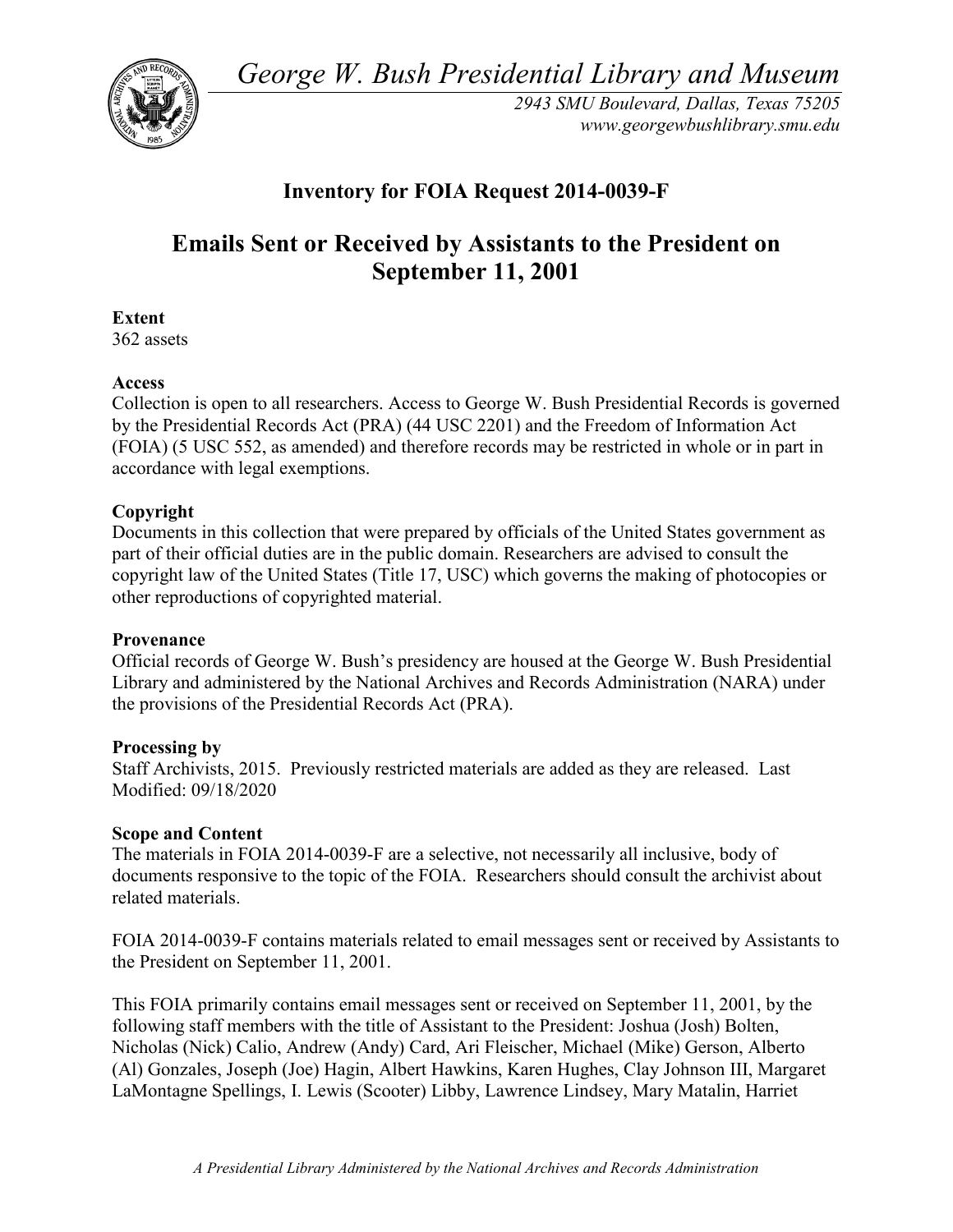receive email on September 11, 2001, and others only received emails. Records include emails Miers, Condoleezza Rice, and Karl Rove. Some Assistants to the President did not send or and fact sheets regarding the President's scheduled events for September 11, 2001; emails expressing reactions to the 9/11 terrorist attacks; schedules and speech drafts for upcoming events for the President and Mrs. Bush; press releases; news articles; and emails related to administrative or routine office functions.

#### **System of Arrangement**

of the FOIA. Researchers should consult an archivist about related materials. The materials in FOIA 2014-0039-F are a systematic body of documents responsive to the topic

Documents responsive to this FOIA were found in these collection areas - George W. Bush Presidential Electronic Records.

 contains electronic records created or received by President George W. Bush. These records are as Exchange Email or the Worker and Visitor Entry System (WAVES). In addition to records The Executive Office of the President (EOP) instance of the Electronic Records Archive (ERA) stored in Search and Access Sets (SAS) that represent their originating computer program, such captured from the White House's electronic systems, EOP-ERA also contains records from the home and shared drives used by White House staff.

The following is a list of electronic search results lists (SRLs) processed in response to FOIA 2014-0039-F:

#### *George W. Bush Electronic Records*

ARMS BoltenFrom 01 contains 2 assets. ARMS\_BoltenTo\_01 contains 30 assets. ARMS CalioTo 01 contains 23 assets. ARMS CardTo 01 contains 17 assets. ARMS\_FleischerTo\_01 contains 1 asset. ARMS GersonTo 01 contains 25 assets. ARMS GonzalesTo 01 contains 4 assets. ARMS HaginTo 01 contains 15 assets. ARMS\_HawkinsFrom\_01 contains 1 asset. ARMS HawkinsTo 01 contains 30 assets. ARMS HughesTo 01 contains 29 assets. ARMS JohnsonFrom 01 contains 9 assets. ARMS\_JohnsonTo\_01 contains 10 assets. ARMS\_LaMontagneFrom\_01 contains 10 assets. ARMS\_LibbyTo\_01 contains 16 assets. ARMS LindseyTo 01 contains 15 assets. ARMS MatalinTo 01 contains 26 assets. ARMS MiersFrom 01 contains 1 asset. ARMS MiersTo 01 contains 19 assets. ARMS\_RiceTo\_01 contains 1 asset. ARMS RoveFrom 01 contains 9 assets.